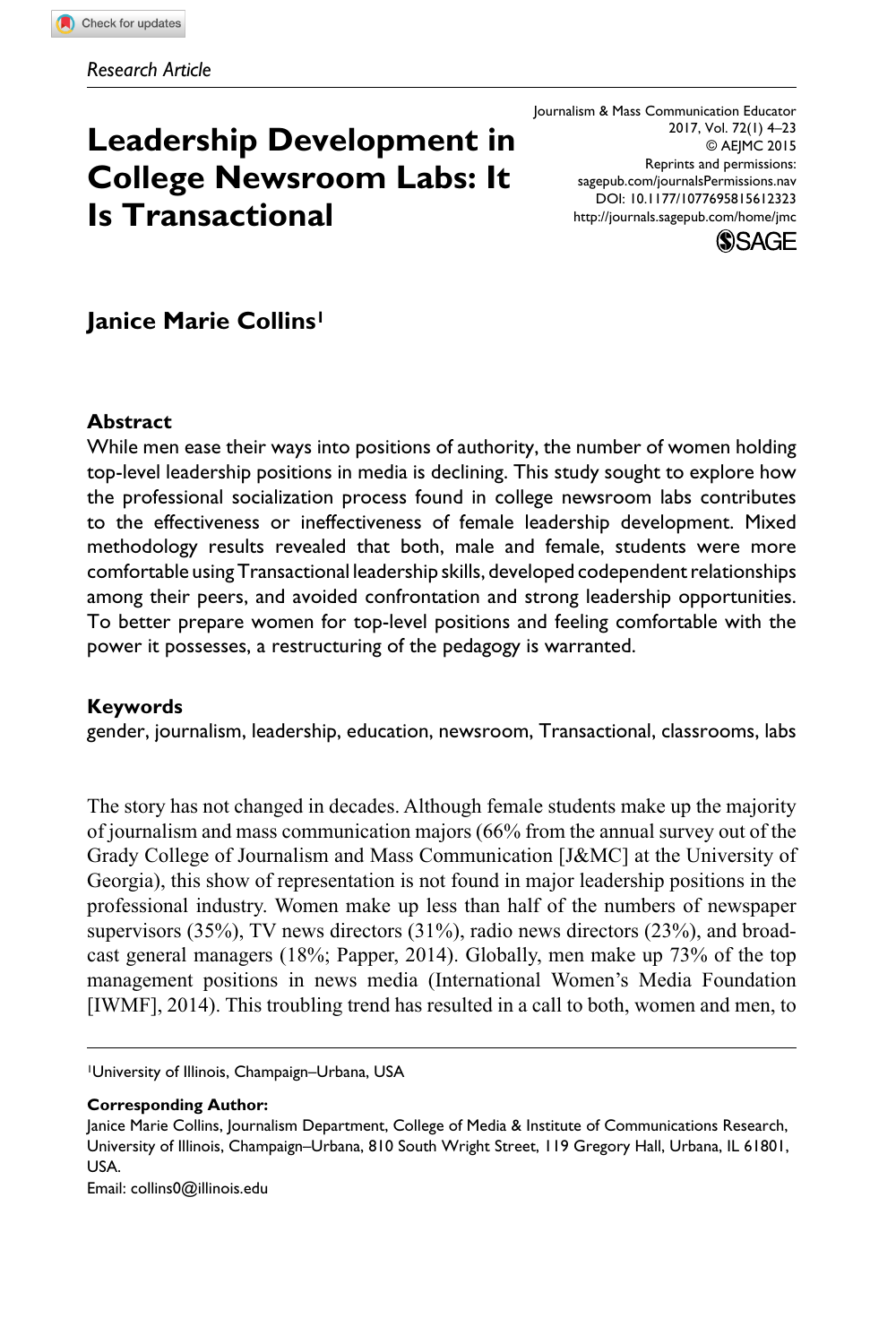make a conscious and concerted effort to investigate the reasons and the solutions: the "why" and "what to do next" elements. In the September issue of the NiemanReports (Griffin, 2014), Melanie Sill, vice president of content at KPCC public radio in Southern California, stated that in the way of leadership, women are "slipping, as an industry and maybe as a society, back to a place where women didn't get the same opportunities and didn't have the same influence." Anna Griffin asserted that a woman who wants real power should live in Bulgaria. If you want to be a formidable leader in media today, you have to have the "skin of a rhinoceros," according to Susan Glasser (2014), editor of Politico. Findings from previous studies and reports point to long working hours, less pay, the race of the woman, family obligations, sexual harassment, and bias gender performance, or women are simply not being given fair access to opportunities and advancement as the reasons why we do not see more female leaders. I would add that the effectiveness or ineffectiveness to lead is due to a combination of these factors as well as role congruity. Combined, these factors are part of the infrastructure and the professional socialization process that drive and maintain the organized media culture in which females work and perform. This process can be explained through the theory of Symbolic Interactionism in which the "self and the social environment shape each other through communication" (Lindlof & Taylor, 2002). In her article, "Said and Done" versus "Saying and Doing," Patricia Yancey Martin (2003) asserted that

men and women socially construct each other at work by means of a two-sided dynamic of gendering practices and practicing of gender . . . this dynamic significantly affects both women's and men's work experiences . . . gendering practices produced through interaction impair women workers' identities and confidence . . . and attention to the practicing of gender will produce insights into how inequalities are created in the workplace. (p 343)

In other words, it is possible to reproduce social relations of inequality within a particular structure such as an American journalism classroom, newsroom, or news lab. For this study and for clarification, a classroom that also serves as a newsroom should be called a "news lab." An ongoing newsroom that does not use a grading criterion for assessment is called a "newsroom."

No matter the reasons or reasoning, the important questions are, what can be done and when should it happen? Because "journalism education does little in the analysis of power, this does a disservice to journalists by not equipping them with the tools needed to analyze their role in the media industries" (Macdonald, 2006, p. 756). I agree and would argue that to make real changes in the profession, we must examine and analyze what we are doing in our classrooms and news labs. Joan Acker (1992) argues that the division of labor, issues of reproduction, and the production of commodities underlie the gendered understructure of our society. If its structure is hegemonic, then gender is constructed to "fit in." What this means is that females working in a hegemonic society may develop a sense of self that is constructed to function within a hegemonic society rather than a construct that is more suitable to the "I"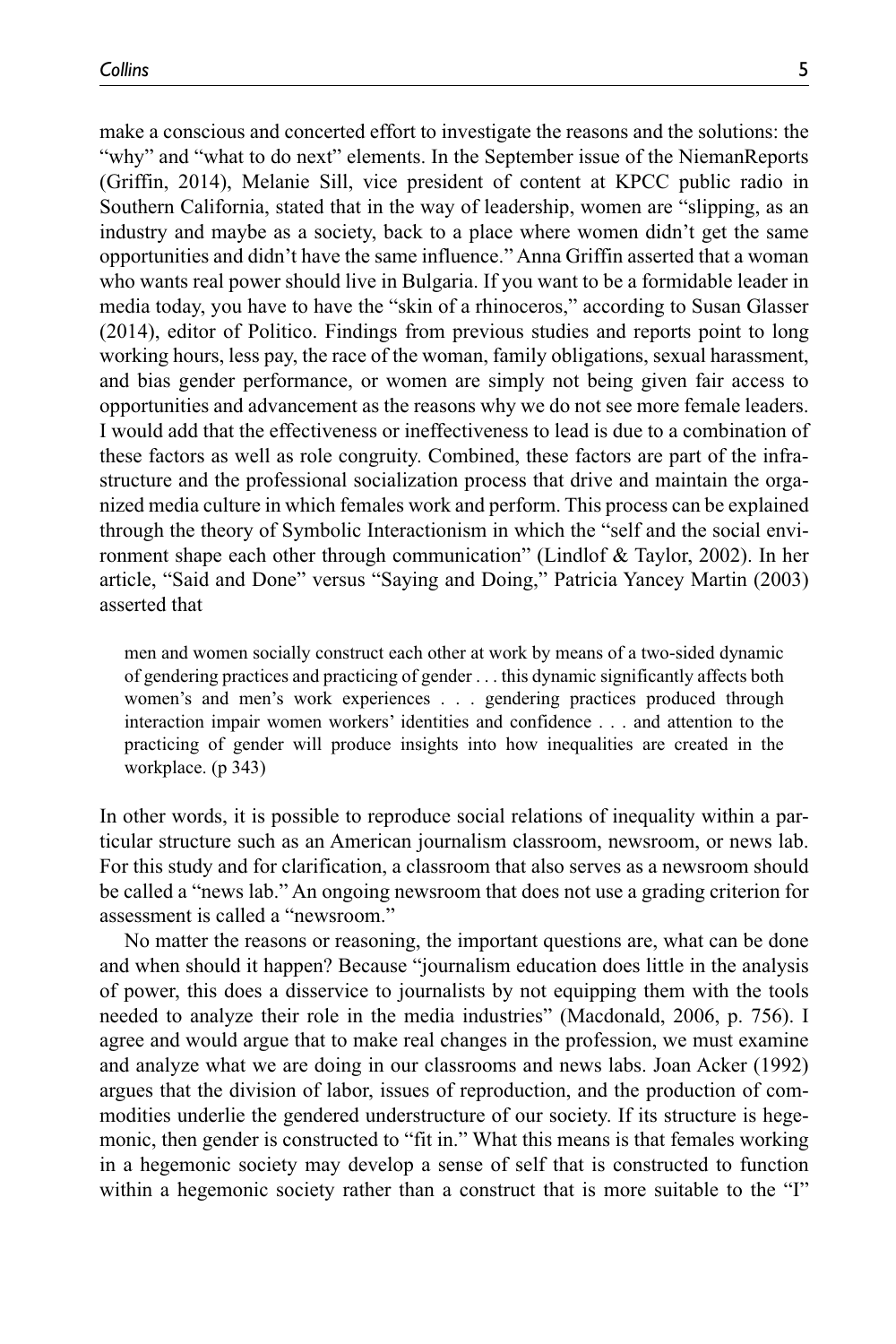aspect of self that may be more liberating. This also means that women potentially and realistically face challenges when attempting to develop individual leadership skills that are located *outside* of the traditional gender construction framework.

The general theoretical question this study sought to explore was as follows:

**RQ1:** Although men and women tend to have similar leadership and personality attributes, how does professional socialization contribute to the effectiveness or ineffectiveness of female leadership development?

Are we training, educating, and building leaders who are prepared to challenge the status quo or maintain the status quo? Addressing the gap that exists between college news labs and professional newsrooms, the results of this study offer a snapshot of the dynamics and challenges involved in producing news in educational working environments. A poststructuralist feminist theoretical approach was used to frame, analyze, and understand how masculinity and femininity are constructed in relation to each other and leadership development (Van Zoonen, 2004). Women engaged in practicing gendered roles outside of the newsroom can mimic itself inside of the newsroom. Commonly, women are seen as the matriarchs or "little girls" of the newsroom, and the men are seen as the patriarchs, regardless of position title. This process can be explained through the theory of Symbolic Interactionism in which the "self and the social environment shape each other through communication" (Lindlof & Taylor, 2002). These theoretical perspectives, along with the socialization processes in general, teach us not only who we are but also who we are to each other, and what roles we are to play in society. In addition, attention paid to the practicing of gender will "produce insights into how inequalities are created in the workplace" (Martin, 2003, p. 343) even on college campuses.

The findings of this study will not only extend the literature on college newsroom cultures and leadership issues, the recorded data will also assist professors in their pedagogical approach to addressing inequalities within the educational sphere. My hope is by addressing the problem earlier, the future of women in leadership positions in the profession will not be as dim as it is today.

# **Understanding and Defining Transactional Leadership and Gender Performance**

In news labs, there are various levels of leadership and "when students are encouraged and expected to assume leadership positions, improvement in their self-confidence and effectiveness as communicators should occur" (Lockheed, Finkelstein, & Harris, 1979; Scott, 1986, p. 246). "It is especially important for girls to have opportunities for leadership as part of the formal curriculum because informally they may experience the secondary status assigned to the female sex role," according to Kathryn Scott (1986, p. 246). Patricia Yancey Martin (2004) argued that men's interactions in the workplace bring about gender performances that usually relegate women to a place of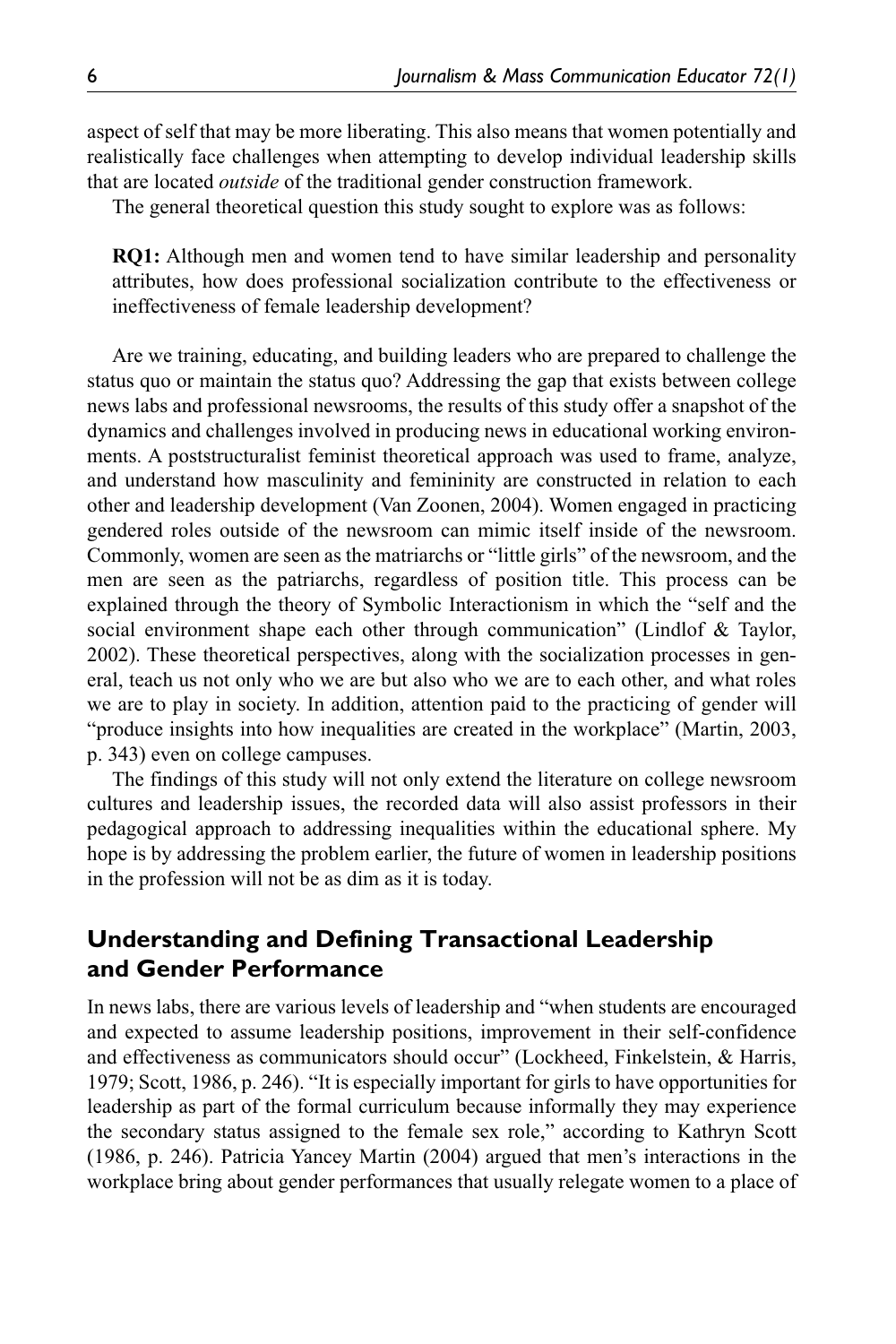subordination and men to a place of power and domination. This assertion connects with Goffman's argument that the Situated Self in society brings about gender performativity (Charon, 2004). Judith Lorber (2000, 2005) has argued that if we would just eradicate the privileges that divide males and females, then perhaps we could move to an area that challenges gendered institutions. It is a de-gendering of the genders. This study sought to test for representations of these assertions.

The online service of *The Gallup Management Journal* published a question and answer with Robin Gerber (2006), titled, *Why Can't Women Be Leaders Too?* Gerber claims that although women can hold various types of leadership roles from mother to business executive, leadership is somewhat about being at the right place at the right time (Gerber, 2005). For instance, a woman can have effective leadership qualities but not have anywhere to use or develop them. If there was a place where a woman's leadership skills could be utilized (like a college news lab), what would those skills and characteristics be? Findings from previous literature would answer Transactional leadership styles. Women were portrayed as Transactional leaders, and Transactional leadership "represents those exchanges in which both the superior and the subordinate influence one another reciprocally so that each derives something of value" (Kuhnert & Lewis, 1987; Yukl, 1981, p. 649). The exchanges can range from vacation days to respect. There is a mutual dependence. This style of leadership supports stereotypical images of women being peacemakers and not wanting to "rock the boat." Interestingly, the Transactional leader does possess a form of control because she has access to commodities that can be used for exchange. However, the *lack* of commodities can weaken the strength of the leader. In society, men are seen more often as Transformational leaders. An individual who uses Transformational leadership styles operates out of his or her personal value system. Burns calls these values *end values* because they cannot be negotiated or exchanged such as justice or integrity. Studying gender performance and construction in a class that produces a daily newscast allowed for an examination and analyses of how a female is *socially* constructed as a leader, including her limitations or probabilities.

# **A Day at the Office: News Lab Cultures, Hierarchy, and Issues of Power**

It is without argument that decision makers in newsroom cultures have the potential of possessing a great deal of autonomy (self-rule). In an attempt to understand autonomy, which is connected to leadership, Liebler (1994) found that "female journalists perceive they have as much autonomy as males while minorities see themselves as having slightly less autonomy" (p. 122), especially minority men. Along the lines of newsroom cultures outside the walls of the professional industry and into the classroom, Lipschultz (1990) asserted that cooperative learning groups such as the ones found in broadcasting classes help students develop positive interdependence, individual accountability, heterogeneous membership, shared leadership, shared responsibility, task emphasis, social skill usage, and instructor observation and intervention. In a timely fashion, Macdonald (2006) conducted a study to assist in answering the question as to what kind of journalism education would better serve the public, especially at a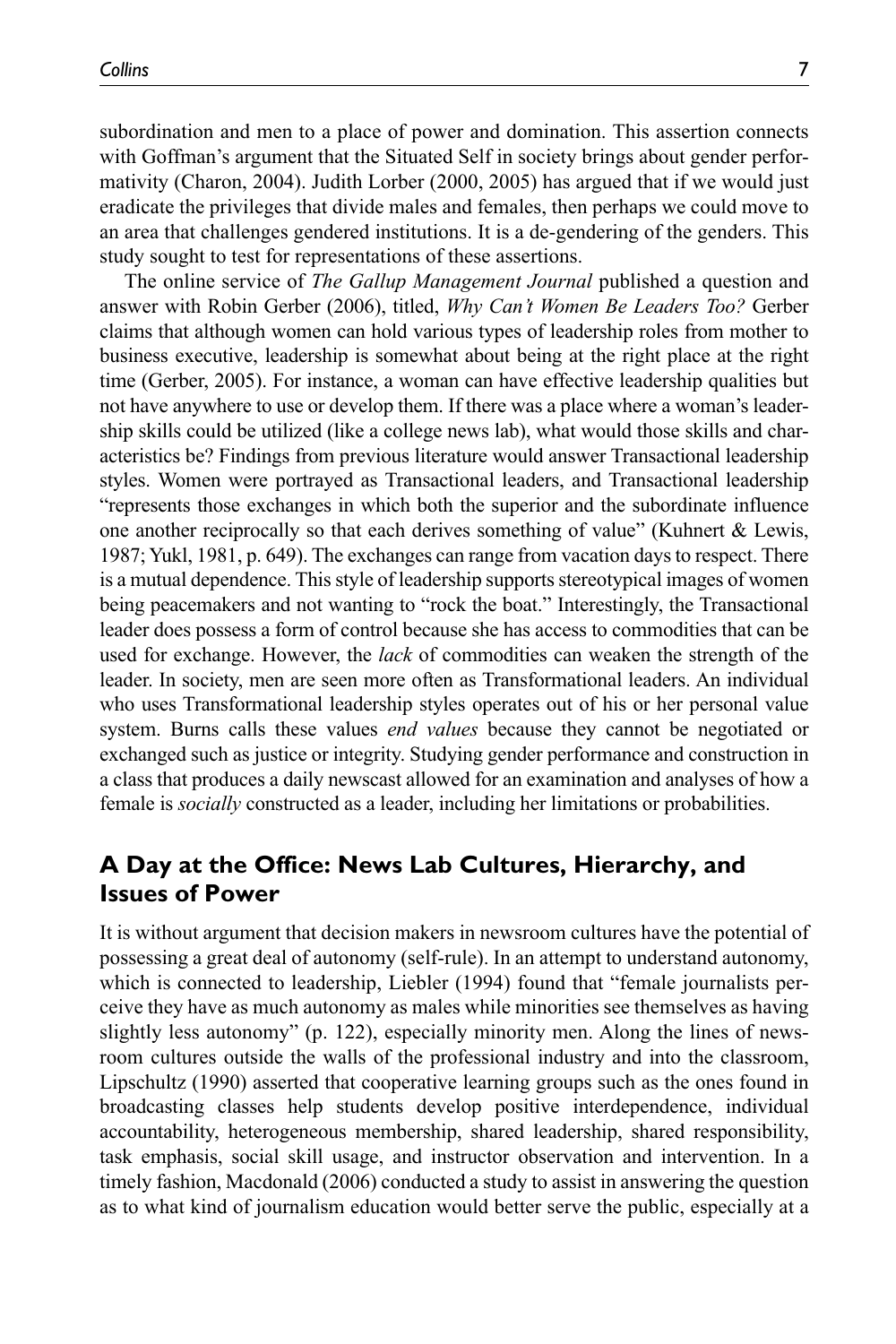time when private corporate power and ownership undermines public interest. In addition, technological advancements and the advanced development of the Internet have educators facing a balancing dilemma between public service and convergence. The solutions proposed by Macdonald called for the embracing of a stronger sense of journalism as a profession with strong standards and values. These standards and values include positions and actions of leadership. Supporting a stronger sense of journalism also places college journalists, professors, and practitioners in an advantageous position to compete with other values that undermine the public responsibility of the press found in professional newsrooms, according to Macdonald.

When discussing the important issues of leadership and gender performance, a researcher must also consider how the terms *society* and *socialization* are used and applied in this study. When individuals "interact cooperatively, a society is formed" (Charon, 2004, p. 161). This means interacting, collectively, in a way that not only takes into consideration one's own motivations and agendas but also the action, motivation, and thoughts of others. "It is through socializing others through [symbolic Interactionism] and symbolic acts that interaction continues over time" (Charon, 2004, p. 160), like in a broadcast journalism lab where students work together to produce a newscast. The socialization process educates an individual on where he or she fits in society and/or a particular culture. For the purpose of this study, the *organized media culture* is the news lab and the *professional socialization process* is the newsgathering and dissemination process involved in producing a newscast.

When we speak of leadership and issues of power in conjunction with organizational behavior, such as the one we find in the location and culture of this milieu, there should also be a discussion of hierarchy. In her article, "Coping With Journalism: Gendered Newsroom Culture," Margareta Melin-Higgins writes that the journalism newsroom culture can be called a "social field," borrowing from Pierre Bourdieu. "Journalism, as a social field in Bourdieu's terms, means that every part of this field embodies meaning, ordered within a hierarchy" (Bourdieu, 1984, 1990, 1991; DeBruin & Ross, 2004, p. 197). The hierarchy is not objective but is actually the result of a symbolic power struggle and social construction, according to Melin-Higgins. Therefore, the emerging leaders of the struggle help define what journalism is, and who they are as journalists within a particular ecosystem.

As the objective of this lab was to produce a newscast each day, the structure and organization of the lab were essential in reaching this goal for logistical reasons. This system comes in the form of seating arrangements of the class as well as speaking orders. In other words, who speaks first by way of a pecking order correlates with the seating arrangements of the class. The professor and student producer sit side by side (Figure 1).

Sitting in the same area as the professor and the student producer are the next set of students who hold positions of importance—the "talent" of the newscast, the main and coanchors. The assistant producer/graphics person also sits in this area. The table next to the main area holds the video producer, sports anchor, sports/news cowriter, and assignment editor. The table behind the main table holds the weather anchor and student reporters and writers, and the final table near the production office holds student reporters and writers.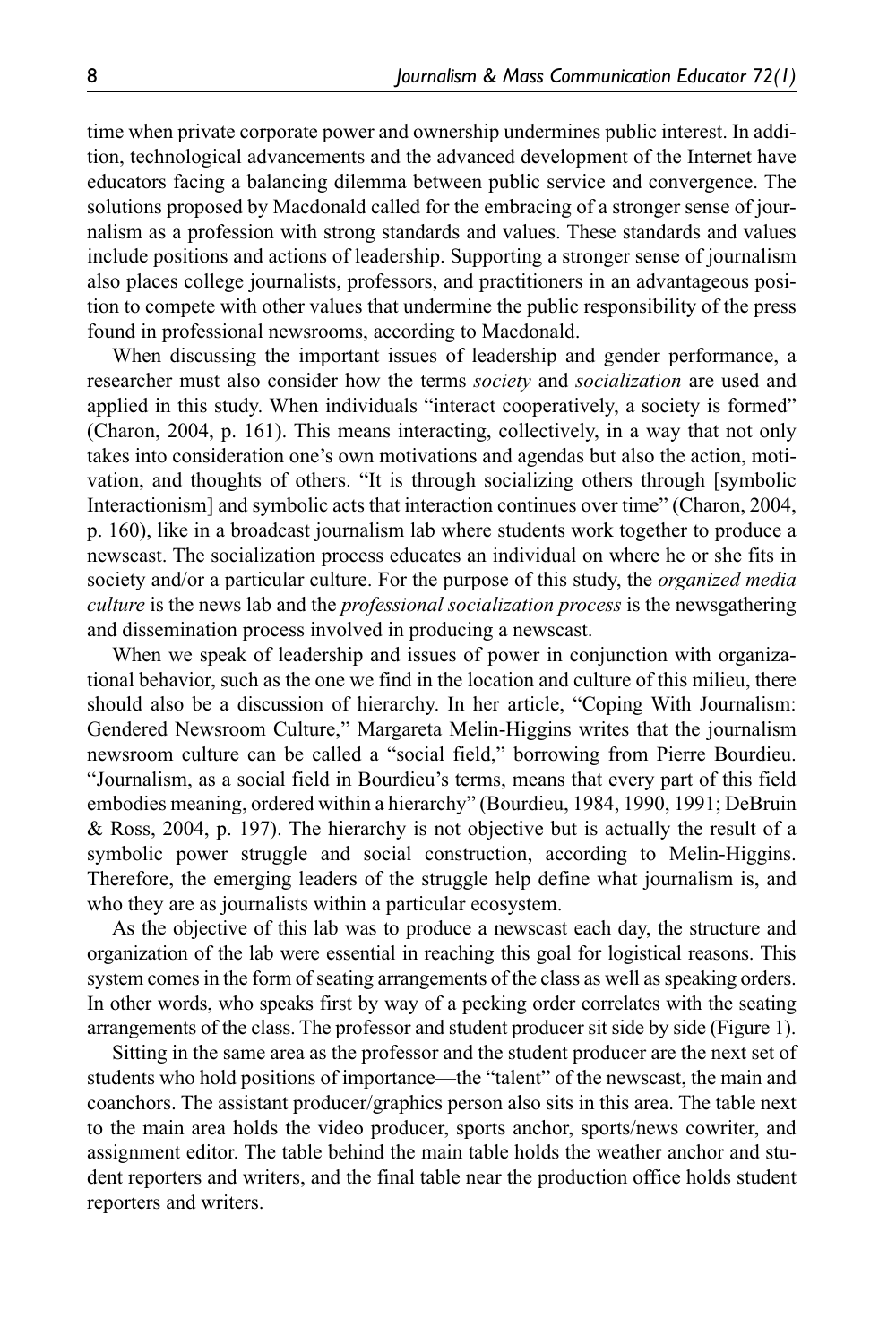

**Figure 1.** Broadcast journalism lab layout.

The seating arrangement is designed for logistical purposes, and it also establishes a form of hierarchy. The student producer begins each morning having precedence over the other students to speak to the professor as much as he or she needs while putting the newscast together. The professor and student producer work as a team not only before the airing of the newscast but also during and after the show has aired. For example, during the newscast, the professor watches the timing of the show along with the student producer, and after the newscast has aired, the student producer begins the critique followed by the professor. Then, the floor for comments is opened to the rest of the class. In order, after the professor and student producer have had their morning meeting, the professor announces to the class the goals and objectives for that day's newscast. She then calls on the assignment editor, followed by the video producer, the news anchors, sports anchor, weather anchor, reporters, beat reports (other students), and finally the assistant producer/graphics.

Providing the structure and the design of the news lab allows for analyses of the socialization process as well as representations of gender inequalities that may mimic hegemonic relationships and infrastructures of the professional industry and society, and how leaders were selected, either organically or through a particular process.

# **Method**

The Triangulation methodology of this study consisted of four stages. The first stage consisted of a confidential online survey that was distributed at the beginning of a broadcast journalism practicum to 24 journalism students enrolled at a public, mediumsized, predominantly White university in the United States. The results of the survey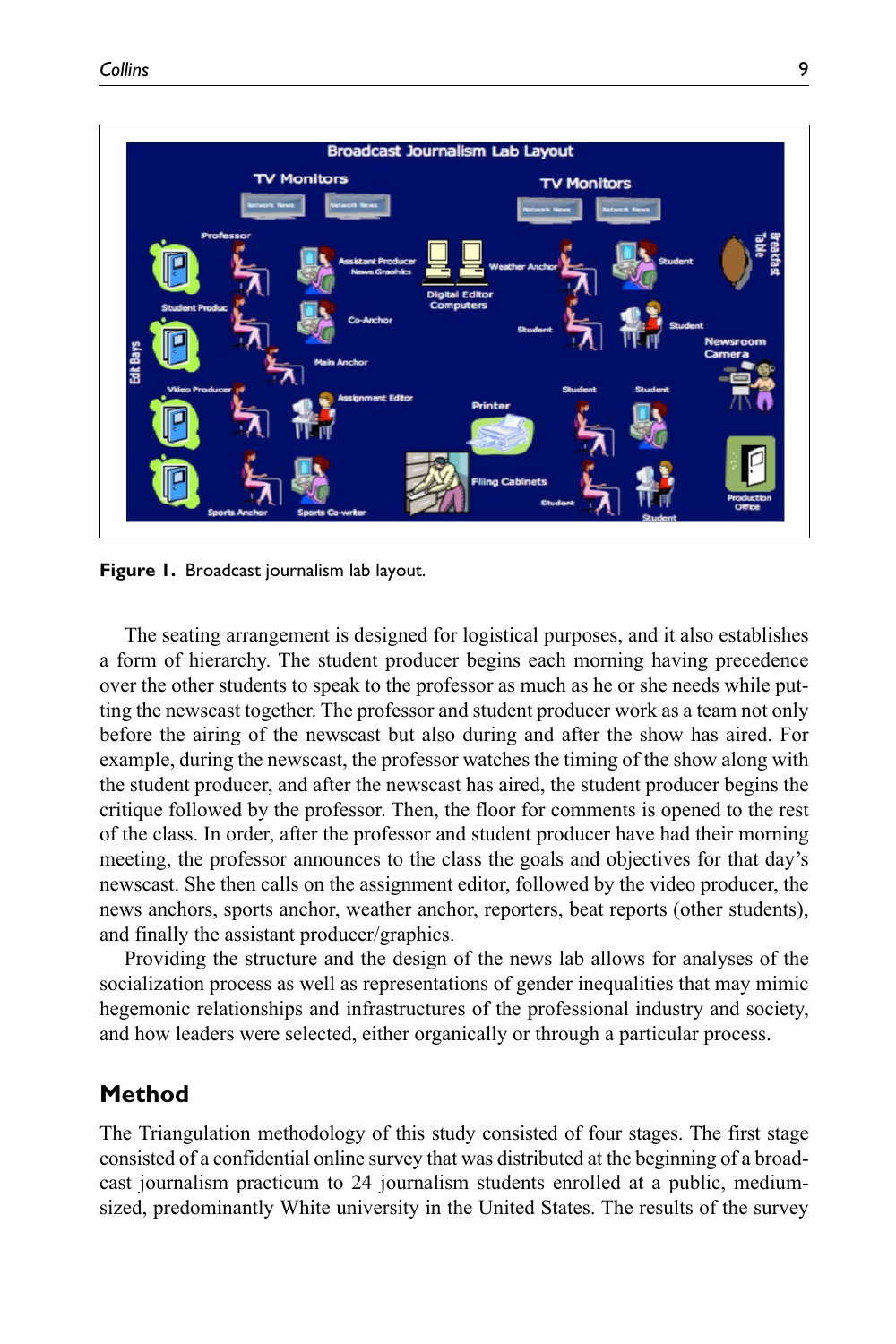were used to assess leadership attributes and characteristics that emerged through selfevaluation and self-perception. The second stage of the study addressed the performativity or performance aspect of leadership and gender through observer-as-participant observation analysis of the same broadcast journalism practicum (newsroom lab) over a 9-week period. With the professor's and students' knowledge, the researcher's participation consisted of getting consent for the study, observing social behaviors in the newsroom as they occurred, and taking notes. At no time, did the researcher interfere or include herself as an active member of this culture during situations of scrutiny or day-to-day operations. This methodology was chosen because the primary agenda was to observe and the researcher can "often describe in advance what kind of information is needed and the amount of time and other resources needed to obtain it" (Lindlof  $\&$ Taylor, 2002, p. 149) to the gatekeeper. This also means that the researcher was allowed to evaluate performances that were connected to both the "person" and the "professional" position the student held and operated within. The value of studying performativity within a pedagogical paradigm is reflected in the idea that performativity "accounts for the ways that body, history, and power are doubly articulated in classrooms" (Bell & Blaeuer, 2006, p. 18). This means both marginalized and alternative activities can be explored in their "natural" settings.

The third stage consisted of administering the same online self-perception survey for a second time *at the end* of the broadcast journalism practicum to test for possible variations or changes in the perception of leadership construction and leadership attributes and characteristics that emerged *after* the professional socialization process. Finally, in-depth interviews were conducted to allow the researcher an opportunity to investigate why particular performance events took place as told from the interviewee's perspective, drawing from Standpoint theory and the importance of the narrative process. This part of the process also assisted in filling in gaps and discrepancies found among the quantitative data and the qualitative data.

To assist in answering the general theoretical question, "Although men and women tend to have similar leadership and personality attributes, how does professional socialization contribute to the effectiveness or ineffectiveness of female leadership development?" (**RQ1**), this study sought to answer three additional questions:

**RQ2:** By way of frequency of representation, will female journalism students rate themselves as having more Transactional leadership styles than male journalism students?

**RQ3:** Will students prefer following an effective leader?

**RQ4:** By way of observation analysis, will Transactional leadership skills be represented and will the frequency remain more with the female students versus the male students?

# **Results**

The first online survey that was administered at the beginning of the broadcast journalism lab session received 24 respondents (Table 1), and the second survey that was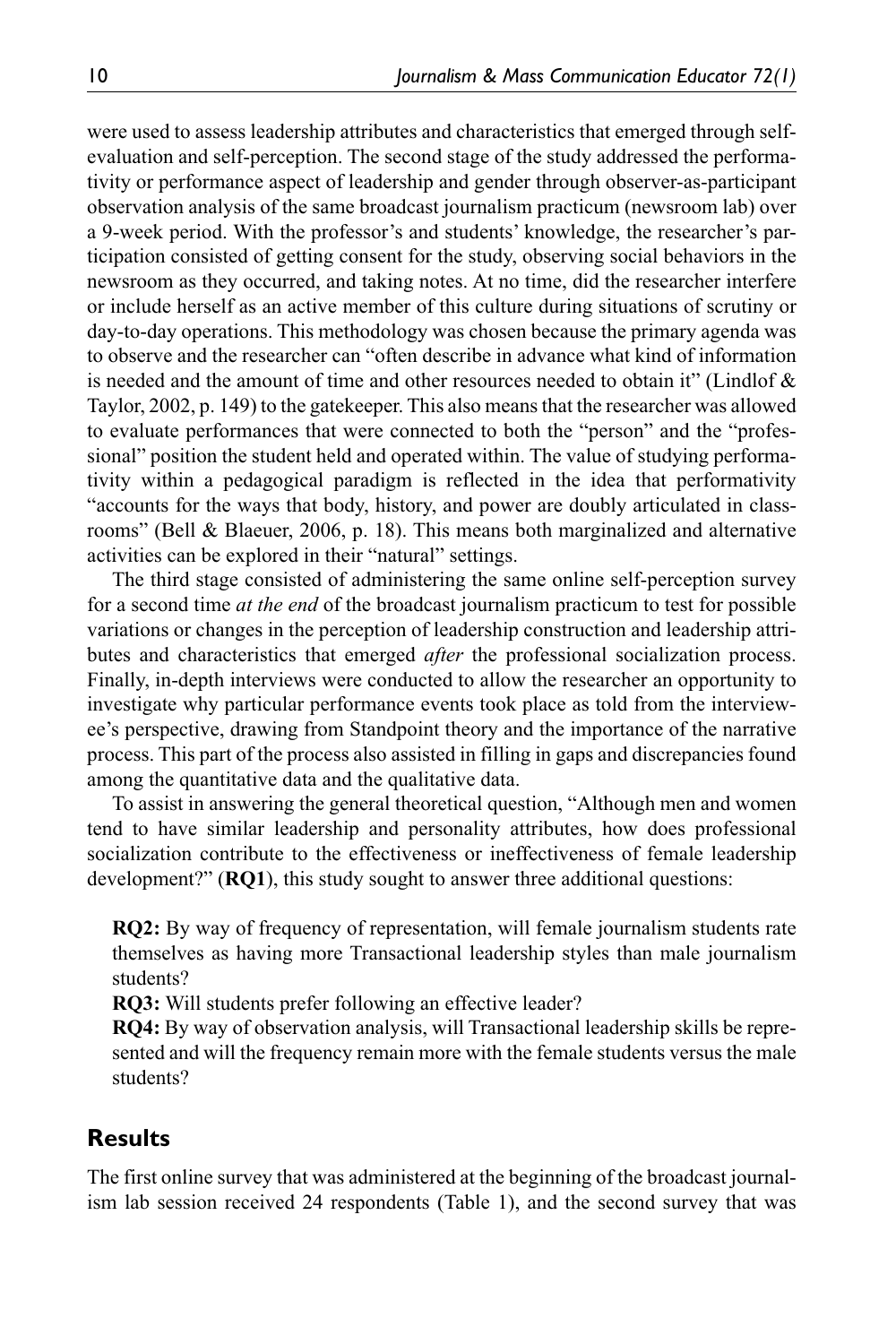|        | Frequency | %   | Valid % |
|--------|-----------|-----|---------|
| Valid  |           |     |         |
| Female | 18        | 75  | 75.0    |
| Male   | 6         | 25  | 25.0    |
| Total  | 24        | 100 | 100.0   |

#### **Table 1.** Valid Cases for Survey 1.

#### **Table 2.** Valid Cases for Survey 2.

|        | Frequency | %     | Valid % |
|--------|-----------|-------|---------|
| Valid  |           |       |         |
| Female | 18        | 78.3  | 75.0    |
| Male   | 5         | 21.7  | 25.0    |
| Total  | 23        | 100.0 | 100.0   |



**Figure 2.** First transactional style.

distributed 9 weeks later, at the end of the lab, received 23 respondents (Table 2). One male from the first survey did not respond.

To assist in answering the research question, "Will female journalism students rate themselves as having more Transactional leadership styles than male journalism students?" (**RQ2**), several questions and statements representing Transactional leadership characteristics were posed to each student who participated in the online survey. The general question that appeared on the survey was as follows: When solving a problem, do you exchange with others as a means of reaching a goal?

Overall, only one student, a female, said no both times. All of the males responded yes to this question (Figures 2 and 3). This may be an indication that all of the students, in general, think it is appropriate to use the exchange process to reach a goal. From observation, the students appeared to be comfortable with this type of exchange. They would even make promises to each other about what to expect in return for assistance. For example, a student needed to change a day of reporting with someone and found a volunteer. The student who needed the change stated "I owe ya" to the fellow student who was going to help. And that student responded, "oh yeah, for sure you do. I'm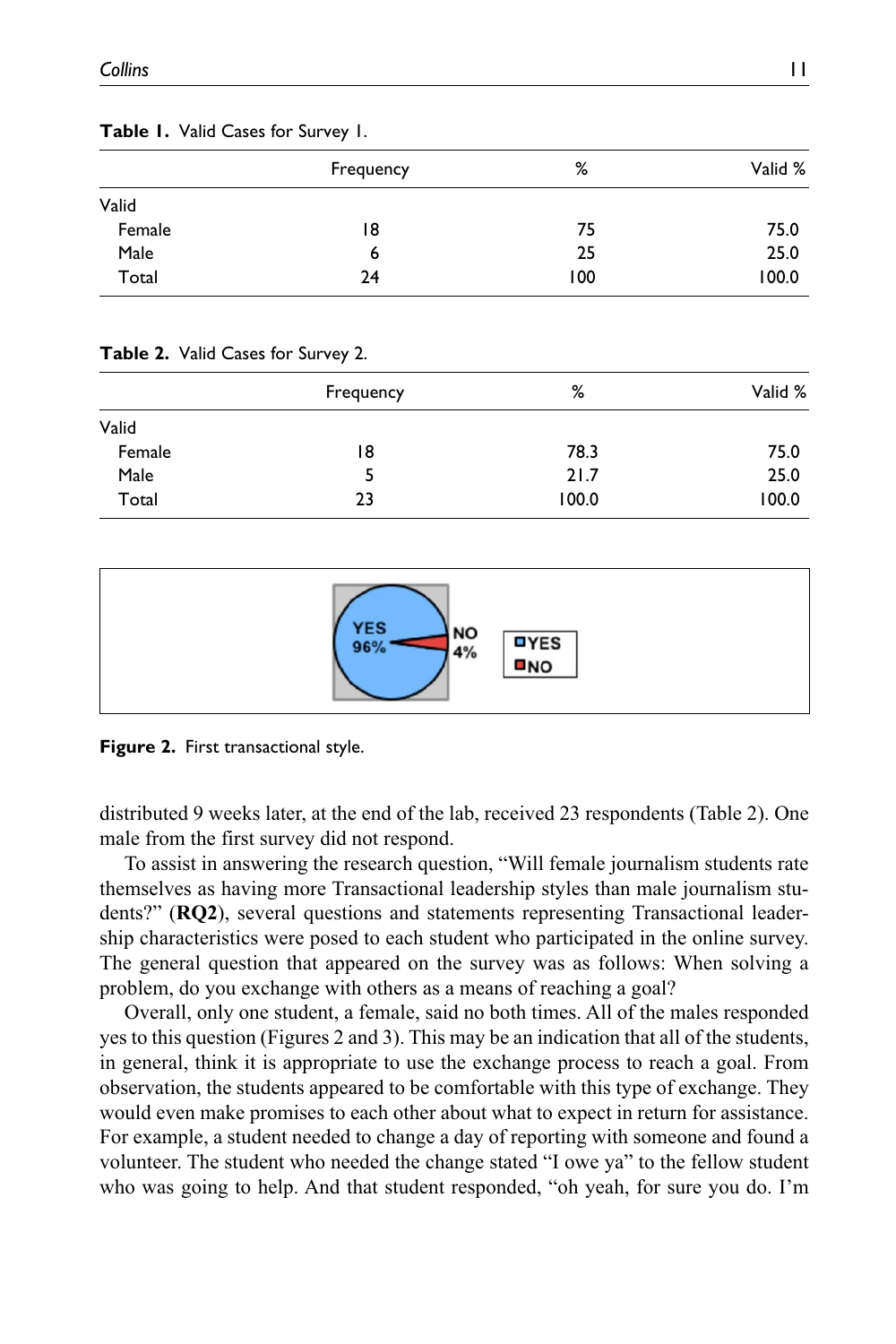

**Figure 3.** Second transactional style.



**Figure 4.** First other people's feelings.



**Figure 5.** Second other people's feelings.

going to cover you on Saturday but you also owe me a beer." During the interviewing process, another student claimed that he did not feel that he was an effective leader

or did a good job unless I'm helping someone else better themselves. We all work together. If I want them to do something for me, I need to do something for them to show them that there is not a hierarchy and that we're all equal. (Student Interview, March 16, 2008)

The results of a 1990 study conducted by Eagly and Johannesen-Schmidt (2001) found that "although men and women did not differ on task-oriented style, the very small tendency for women to be more interpersonally oriented than men was significant" (p. 788). This form of intelligence is inherently found in the following statement: When solving a problem, other people's feelings are important. The results revealed little change from the first time the test was administered to the second (see Figures 4 and 5, and Tables 3 and 4).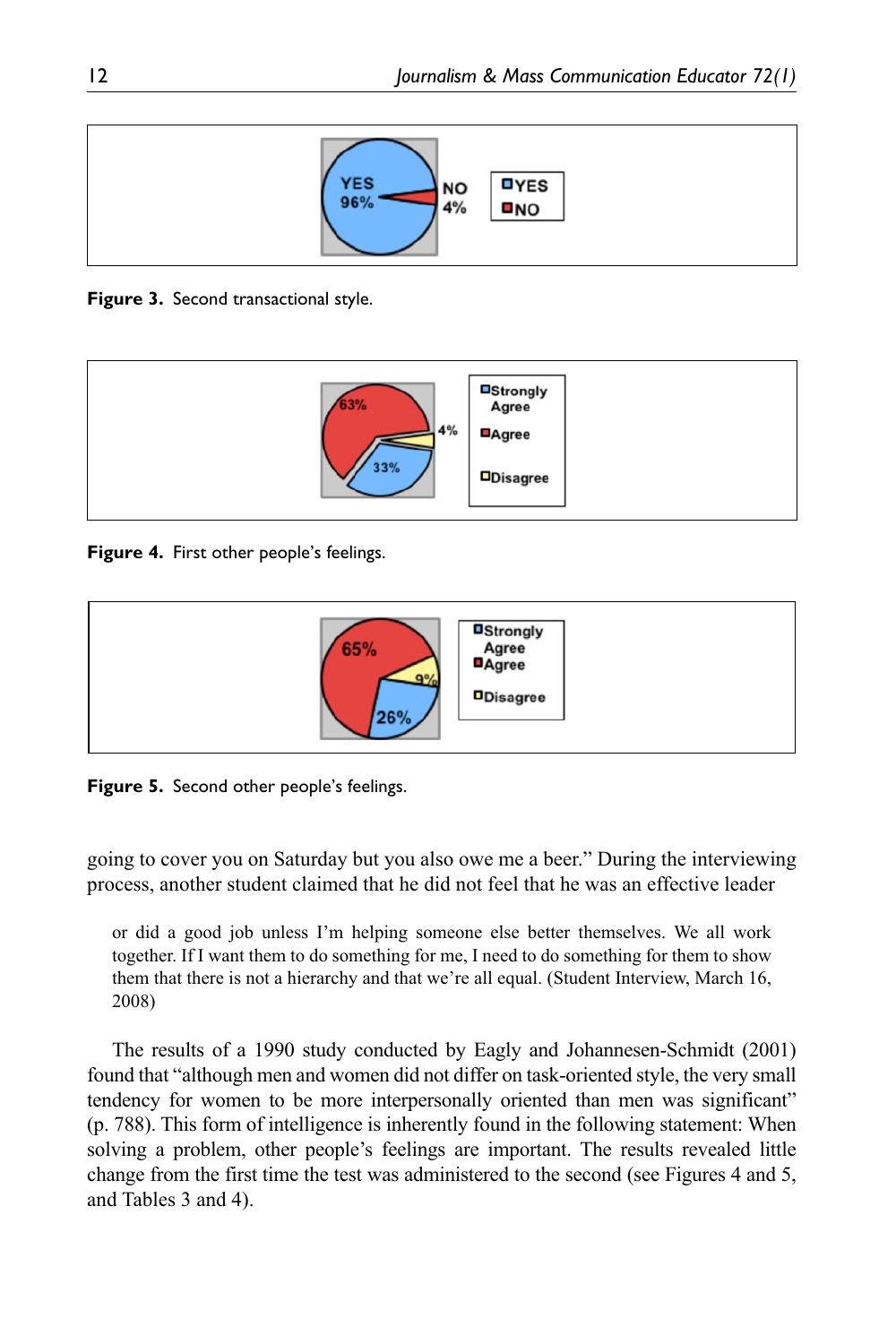| Count  | When solving a problem, other people's feelings are important |       |                 |       |
|--------|---------------------------------------------------------------|-------|-----------------|-------|
|        | Strongly agree                                                | Agree | <b>Disagree</b> | Total |
| Sex    |                                                               |       |                 |       |
| Female |                                                               | 10    |                 | 18    |
| Male   |                                                               |       | 0               | 6     |
| Total  | 8                                                             |       |                 | 24    |

Table 3. Sex × When Solving a Problem, Other People's Feelings Are Important. Cross-Tabulation.

**Table 4.** Sex × When Solving a Problem, Other People's Feelings Are Important. Cross-Tabulation.

| Count  | When solving a problem, other people's feelings are important. |       |                 |       |
|--------|----------------------------------------------------------------|-------|-----------------|-------|
|        | Strongly agree                                                 | Agree | <b>Disagree</b> | Total |
| Sex    |                                                                |       |                 |       |
| Female | 6                                                              | 10    |                 | 18    |
| Male   |                                                                |       |                 |       |
| Total  | 6                                                              | -5    |                 | 23    |

What is interesting is the majority of the females strongly agreed versus minimal showing from men in this category. Despite the fact that students who work in taskoriented roles can "succeed" in the newsrooms by just completing a task, the majority of the data collected from in-depth interviews reveal that students cared considerably about the feelings of others just as much, if not more. Responses were commonly heard during the interviewing process such as follows:

I'm the kind of person that cares about what people think about me and that's so important to me, I hate when people are mad at me, Sometimes I try to watch what I say because I don't want people to be mad at me and I don't want to come across as like oh, gosh, she's so mean. (Student Interviews, March 6 and 8, 2008)

There is also a measure of codependency present in these responses as well. Along the lines of Intersectionality that includes race, an African American female journalism student stated that she felt that if she did not use a form of Transactional style of leadership, her fellow classmates "may turn against her" and ruin her newscast. She decided to strongly consider their feelings and remain nonconfrontational because it was too risky to take a chance and ostracize herself: "When I asked White students if they got along with the Black students, the general response was, 'as long as they get along with us, we get along with them.'" This supports the African American's paranoia. Because this type of response was not mentioned when speaking of male versus female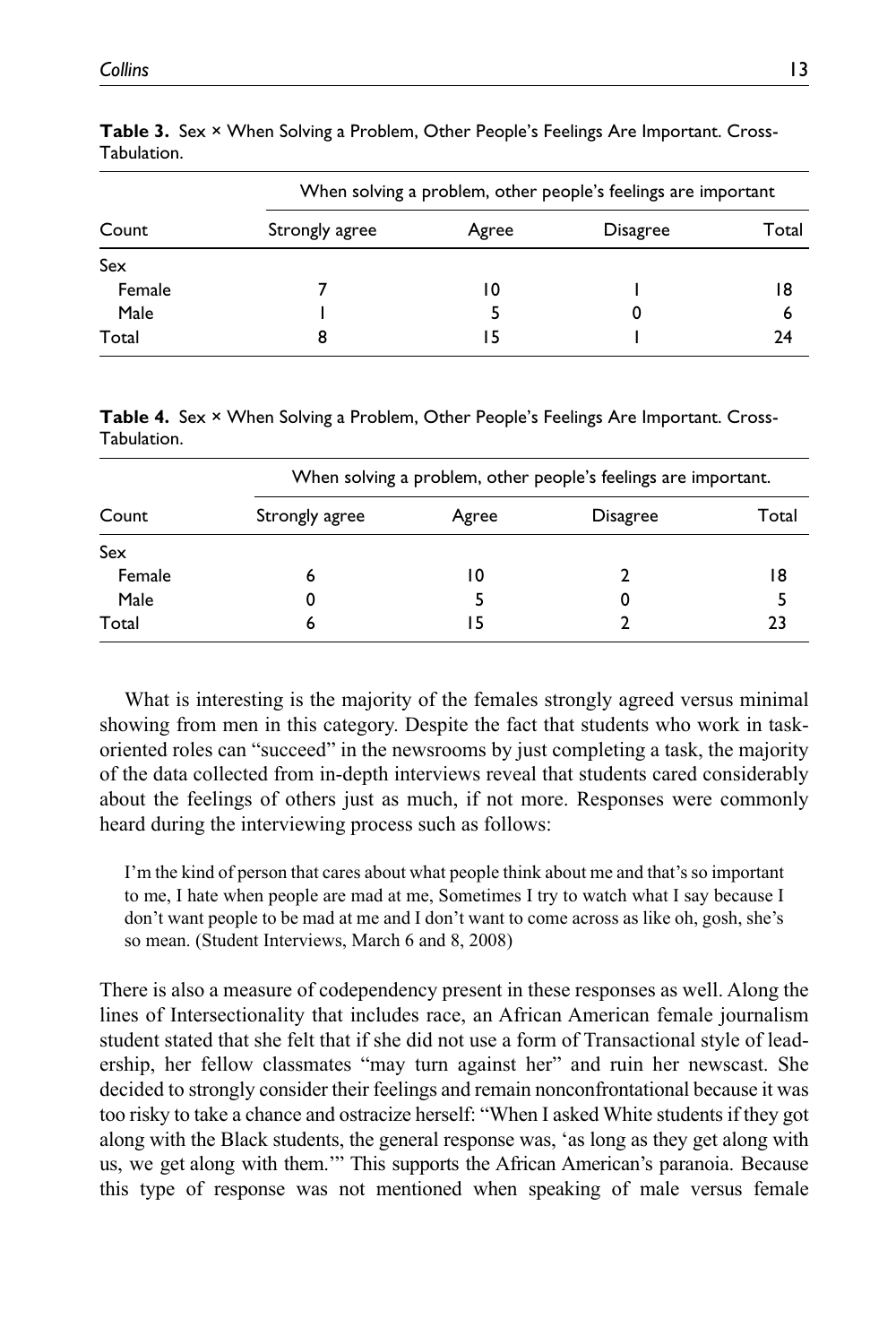

**Figure 6.** First I like following an effective leader.



**Figure 7.** Second I like following an effective leader.

| Count  | I like following an effective leader |       |                 |       |
|--------|--------------------------------------|-------|-----------------|-------|
|        | Strongly agree                       | Agree | <b>Disagree</b> | Total |
| Sex    |                                      |       |                 |       |
| Female |                                      | 10    |                 | 18    |
| Male   |                                      |       |                 | 6     |
| Total  | a                                    | ר ו   |                 | 24    |

**Table 5.** Sex × I Like Following an Effective Leader. Cross-Tabulation.

discussions, I propose something more than codependency was involved. It reveals a measure of power being dictated from the majority onto the minority in microaggressive ways. Consequently, I propose that her and two other non-White students' (who also stated similar feelings) Transformational leadership skills were hindered due to race to some degree.

When it came to the concept of teamwork, the majority of the class agreed that they liked following an effective leader. The second group of data revealed a change. The strongly agreed category jumped from 38% to 48%. The agreed category was 48%, and the disagreed decreased from 13% to 4% (Figures 6 and 7).

A closer look into these data reveals that the major changes occurred in the female aggregate (Tables 5 and 6).

This set of quantifiable data translates into the idea that although students like following effective leaders, observation analysis revealed that they preferred effective leaders who were nonconfrontational. Students also preferred *not* to lead but, ironically, also did not want to follow. Statements such as, "the only time I'll be a follower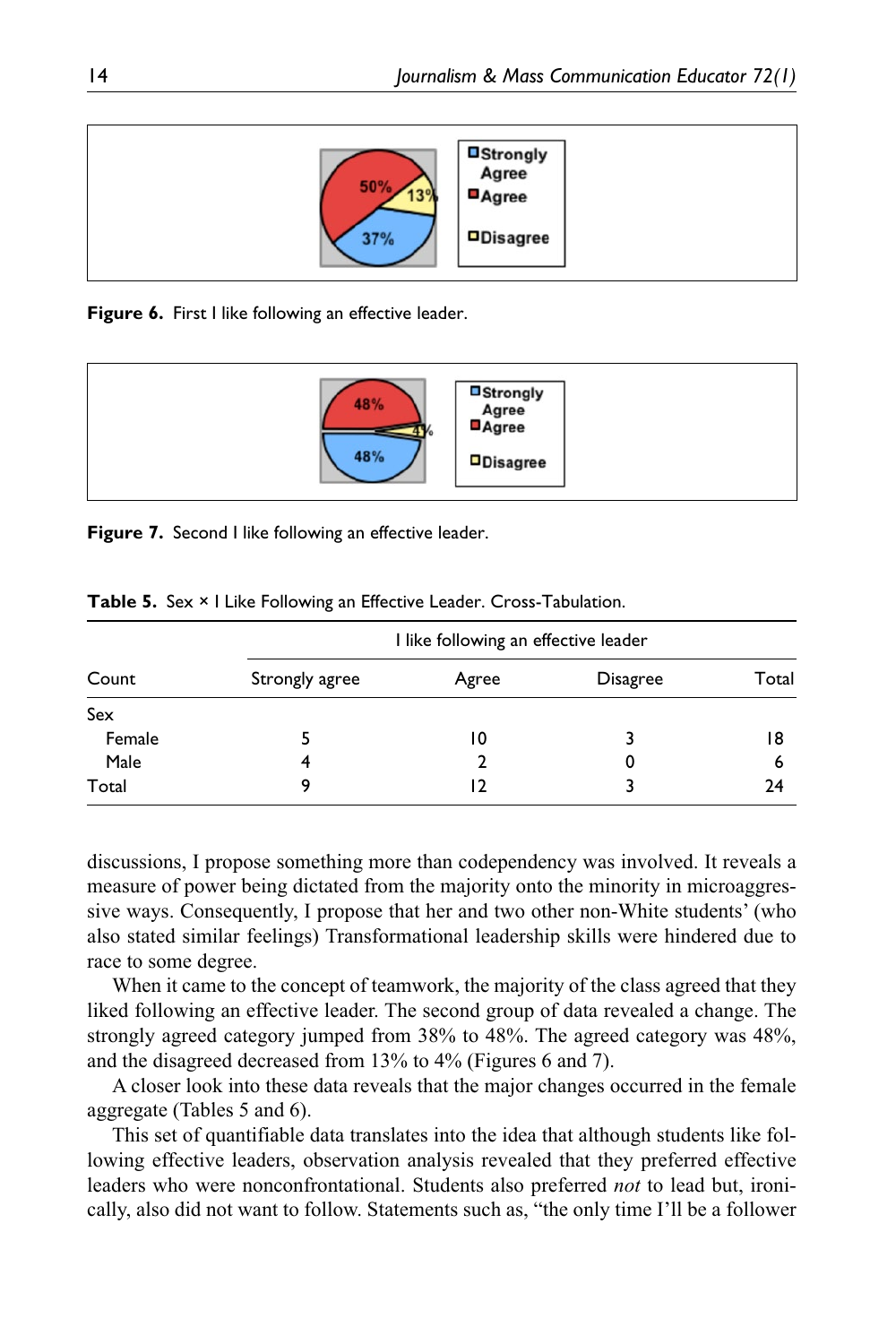| Count  | I like following an effective leader |       |                 |       |
|--------|--------------------------------------|-------|-----------------|-------|
|        | Strongly agree                       | Agree | <b>Disagree</b> | Total |
| Sex    |                                      |       |                 |       |
| Female | 8                                    |       |                 | 18    |
| Male   |                                      |       |                 |       |
| Total  |                                      |       |                 | 23    |

Table 6. Sex × I Like Following an Effective Leader. Cross-Tabulation.

is if it's something that I want to do" or "I wouldn't do something because someone said that we should or that it's right" were commonly made by respondents (Student Interviews, March 10, 2008).

When the students were asked to evaluate themselves as far as being a motivator, the first set of test results revealed that 38% strongly agreed that they were motivators, and the second set of data revealed noticeable changes. The 38% who strongly agreed dropped down to 26%. However, the agreed column increased from 49% to 61%, and the values of the disagree column remained the same at 13%. This may indicate a drop in self-confidence, self-esteem, or simply a decrease in the strong belief that they could motivate other students to take some form of action. I also would argue that this change may relate to the idea I mentioned earlier that more of a Transactional form of leadership was both observed and found evident in the interviews. Five women and only one male strongly agreed (vs. six women and three men in the first), 11 females and three males agreed, and the disagree column remained the same with two females and one male. This may be an indication of some males not feeling a sense of power or influence to motivate others. These results may also relate to the mere fact that the men were outnumbered in the newsroom lab, 22 to six. This assessment was supported by data results gathered during the interviewing process. The male respondents stated that in a way, they felt that being the *minority* "allowed the females to really excel in their leadership skills, especially since the professor is a female" (Student Interview, March 8, 2008), and "the professor is a good role model for the males and females in the class and doesn't treat the girls special. At the same time, because we are outnumbered, we kind of band together" (Student Interview, March 11, 2008). "I think we try not to push our leadership too much because we are outnumbered but also because I don't think it's really needed. We all get along really well" (Student Interview, March 13, 2008). At first appearance, the males (all of them White) seemed to have adapted a voice from the margins, narratively speaking, as well as their performance. However, a closer look reveals that they believed that the women were in control or leaders because of *quantifiable reasons* and because the female professor was a good role model, *for the women*! In other words, majority rules rather than leadership styles (remember, no strong leaders were observed), and women can only be good role models to other women. In addition, the males relaxed feeling when saying these sexist types of statements speaks volumes about *their* idea of *accepted* versus effective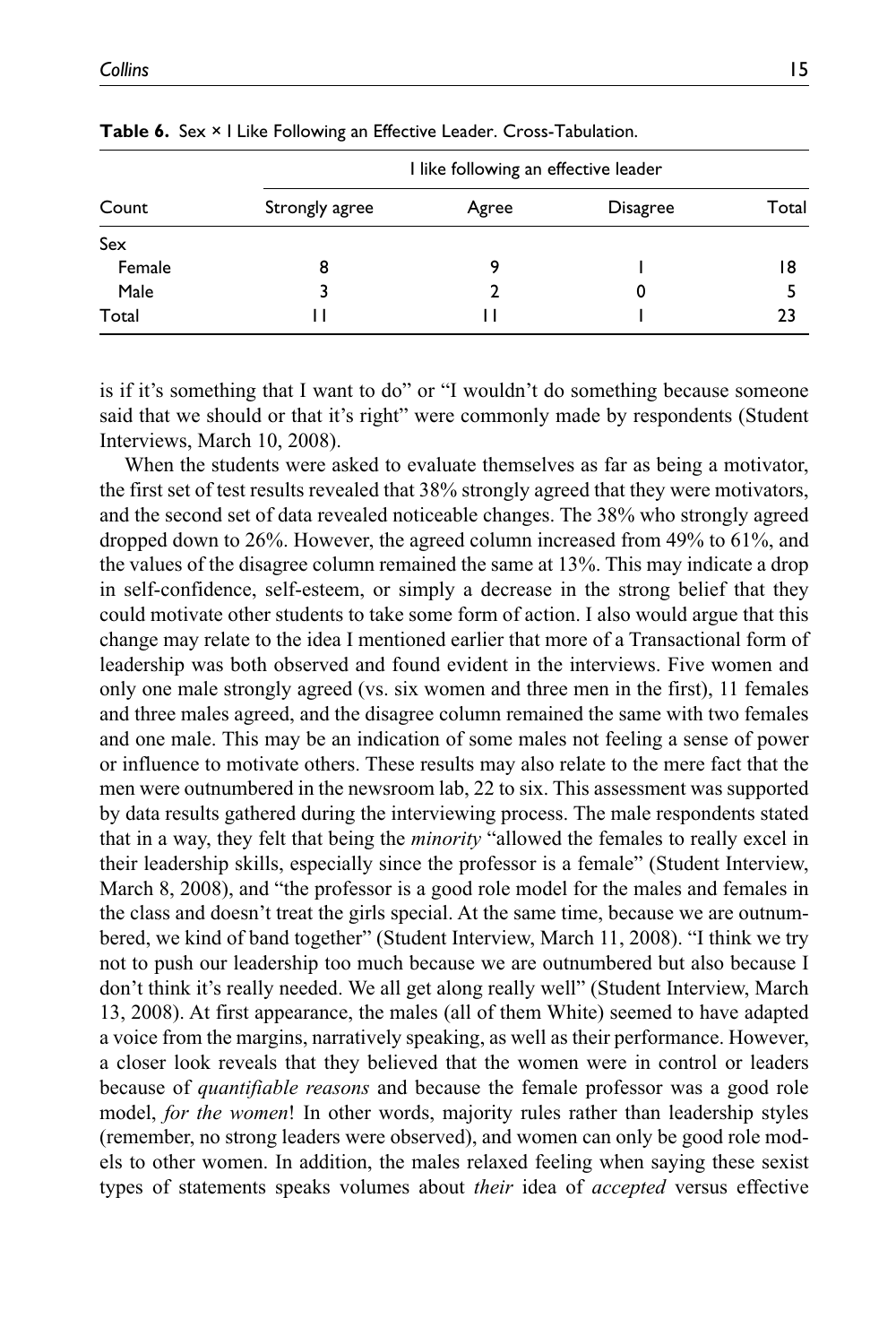leadership from a majority of analyses. This way of thinking and performing may transfer from college to professional newsrooms. More men, more control, more leaders, hence, possibly one of the reasons why inequality toward women in the professional industry still exists. The interpretation and understanding of the presented data dictates, if not demands, a call for Transformational style leadership that is of quality, not numbers. Because of the ubiquitous nature of oppression through sexism, I also assert that this demand should be present within not only this type of milieu as a study but in every classroom, newsroom lab, and newsroom. The sooner the better.

In *Managing Television News: A Handbook for Ethical and Effective Producing*, the authors assert that one of the primary duties of an effective producer is being able to delegate. "Smart producers know they can accomplish more if they spread the workload" (Silcock, Heider, & Rogus, 2007, p. 245). This is true in a lot of instances. Although female students outnumber male students three to one, I witnessed more male student producers delegating than female journalists. This appeared to lessen the work and stress of the male producers. For example, once the story assignments were delegated out by the male student producers, they laughed more and engaged in informal light conversations with their classmates than the female student producers. There was also a sense that the female journalists wanted to be on the side of being "fair and balanced" when it came to sharing the workload, even including themselves as "equals" when distributing work assignments. This was especially true for female students of color. For example, after delegating story assignments, one female student producer took back some of the stories she delegated out to her classmates because they complained. Instead of maintaining her position of power and allowing the students to keep the stories, she said that she would write them herself. Another female student had a similar experience but stated during the interviewing process that she took the stories back because she did not want to be ostracized or be seen as bossy, "since, I'm like the only black, I mean African American in this position," ("Tiffany" Interview, March 11, 2008). As it pertains to leading through collective efforts, she felt powerless.

In most newsrooms, professional or educational, there is a flow of power and an established hierarchy that is used to move content from one point to another. A typical professional newsroom operates much like the model displayed in Figure 8. Normally, information and decision making flows from the producer or executive producer out to everyone else. This model illustrates how the producer is really the gatekeeper of the newscast, the individual who controls which story gets in or is left out of the newscast. From the morning meeting until the end of the newscast, the producer is in charge of the newscast and directly and indirectly, also in charge of key personnel, such as reporters and videographers.

In the news lab observed, the professor's role is one of professor, news director, executive producer, and senior producer. "When I'm in the class, I feel much more like an executive producer than a professor and that's kind of how I see my role" (Professor Interview, April 29, 2008). So, in this case, the gatekeeper is really the professor and not the producer. The student producer, however, does have some power but not a lot of autonomy as to what actually goes into the show. Although the student producer can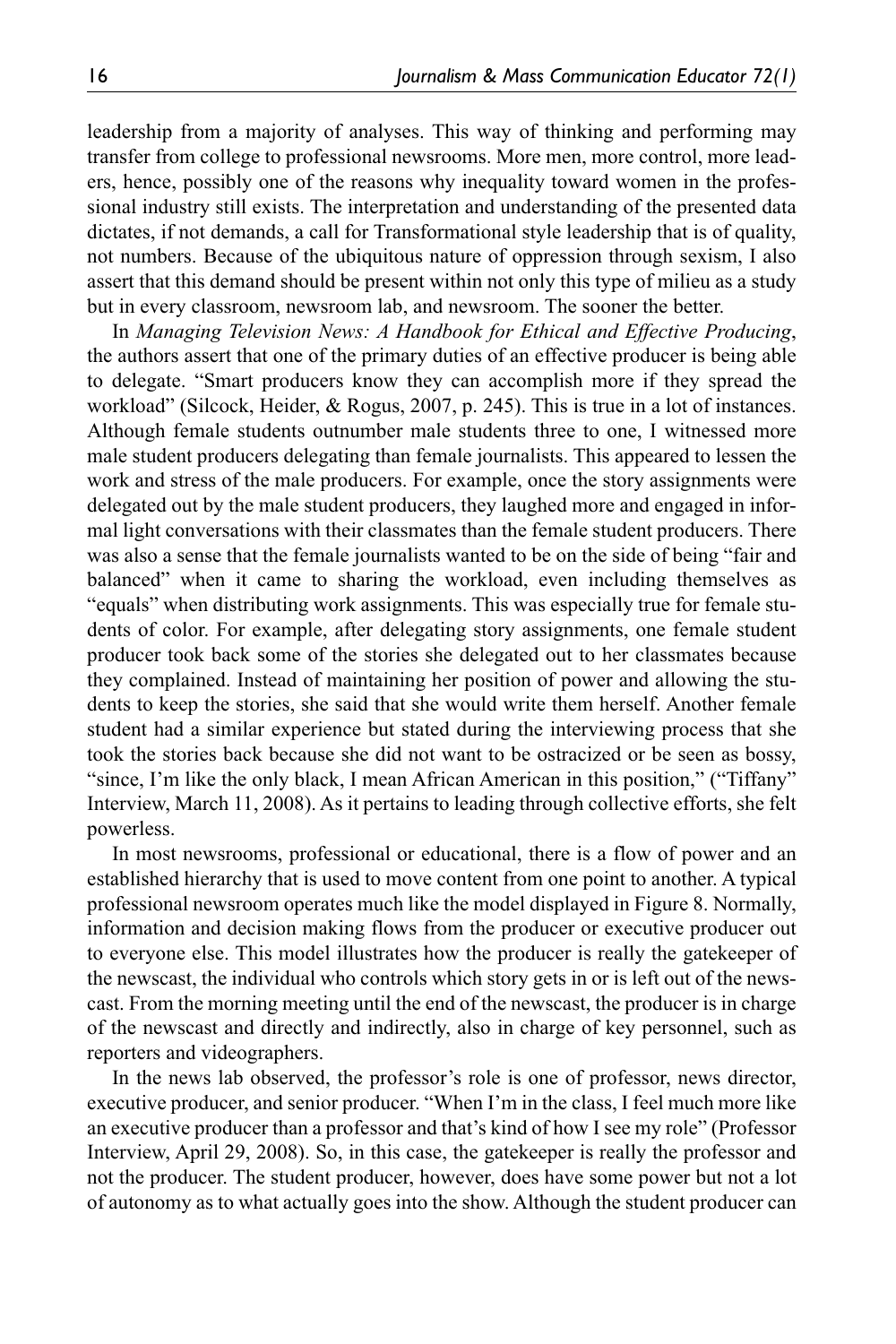



*Source.* Adapted from <www.getmoredone.com> (Silcock, Heider, & Rogus, 2007, p. 186).



**Figure 9.** Milieu's flow of power

voice his or her opinion about what stays in the show *once the rundown has been formatted and locked*, because of time purposes, minimum professional experience, and the mere fact of working within an educational environment, there is minimal room or time to make drastic changes. Consequently, the flow of power of the broadcast journalism lab looks much more like Figure 9.

As mentioned earlier, this flow of power is needed for logistical reasons because it is a site of learning. Although the outside design of the organizational culture (Figures 1 and 9) established the professor and student producer as the main and sub-main agents of power, the professor appeared to have the most amount of power because of her exercised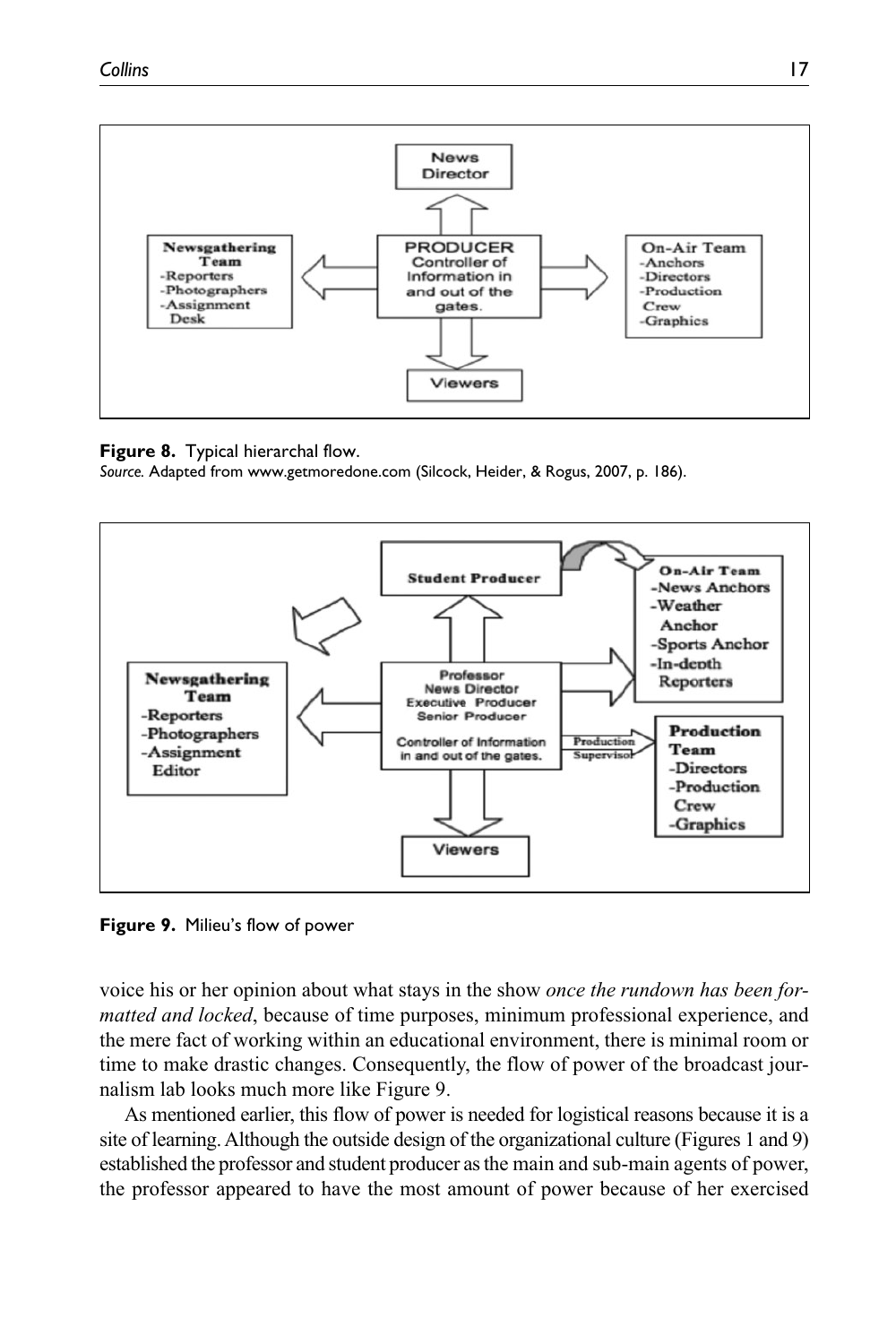autonomy. Because the student producer had very little observed autonomy, the number of opportunities he or she had to gain experience in decision making and news judgments was also limited and small. What this also means is that the student producers were not forced to face particular consequences; consequences they will no doubt face in the professional industry, such as news value decisions, prioritizing the different roles of the newsgathering process, reflecting on how such processes affect the news message and its effects on society, and gender inequality practices in the newsroom, in general.

Although the observation data were easy to recognize, what was not clear was that whether there would be a shift in power if the student actually *exercised* more power during the decision-making process. This type of power performed would establish two strong leaders (professor and student) on somewhat of an "equal" level in producing the newscast. However, this type of performance was not witnessed during the observation analysis period. So, the questions become, did the student *not have* the power or did they have the power but simply chose not to use it or were they unaware of having the power at all?

To assist in answering these questions, we look to representations of dominance and Transformational leadership. Transformational leadership can be defined as an "influence that goes beyond normal role requirements" (Cleveland, Stockdale, & Murphy, 2000, p. 287; Yukl & Van Fleet, 1992) or "the ability to influence and motivate people beyond what is required of them by their jobs or situations" (Cleveland et al., 2000, p. 319). Because this form of leadership does not *require* the agreement of others, it is Transformational. "Transformational leaders empower their followers to think creatively and act responsibly in both autonomous and cooperative settings" through persuasion and charisma (Cleveland et al., 2000, p. 308). Findings from this study reveal that the students were uncomfortable perceiving themselves or having *others* perceive them as dominant. In the first part of the study, 38% of the students strongly agreed and 33% agreed that they were dominant. In the second set of results 9 weeks later, only 9% strongly agreed with this statement and 56% agreed. The change in data is revealed in the female strongly agree category showing a drop from six to one. There was also a drop in the male respondents' data from three to one. From the interviewing data, the majority of the female respondents I interviewed did not want to be perceived as being dominant nor aggressive. The female journalists made note that they felt that having these characteristics was a negative. "I think being dominant or at least being called dominant or aggressive comes across as masculine and I don't really like to be seen that way" (Student Interview, March 11, 2008), and "I think to say I'm dominant is a little conceited and arrogant" (Student Interview, March 13, 2008) are examples of the type of comments made during the interviewing process.

Lacking obvious power partnered with a reluctance to dominate or be perceived as being dominant means that the transformation that is needed to change the landscape of gender inequality is not being addressed, directly. Instead of encouraging student producers to be more authoritative, more direct, and assertive in their leadership and power structure to obtain desired results, the professor usually intervened, taking on the authoritative role. The professor's decision to intervene may be a result of her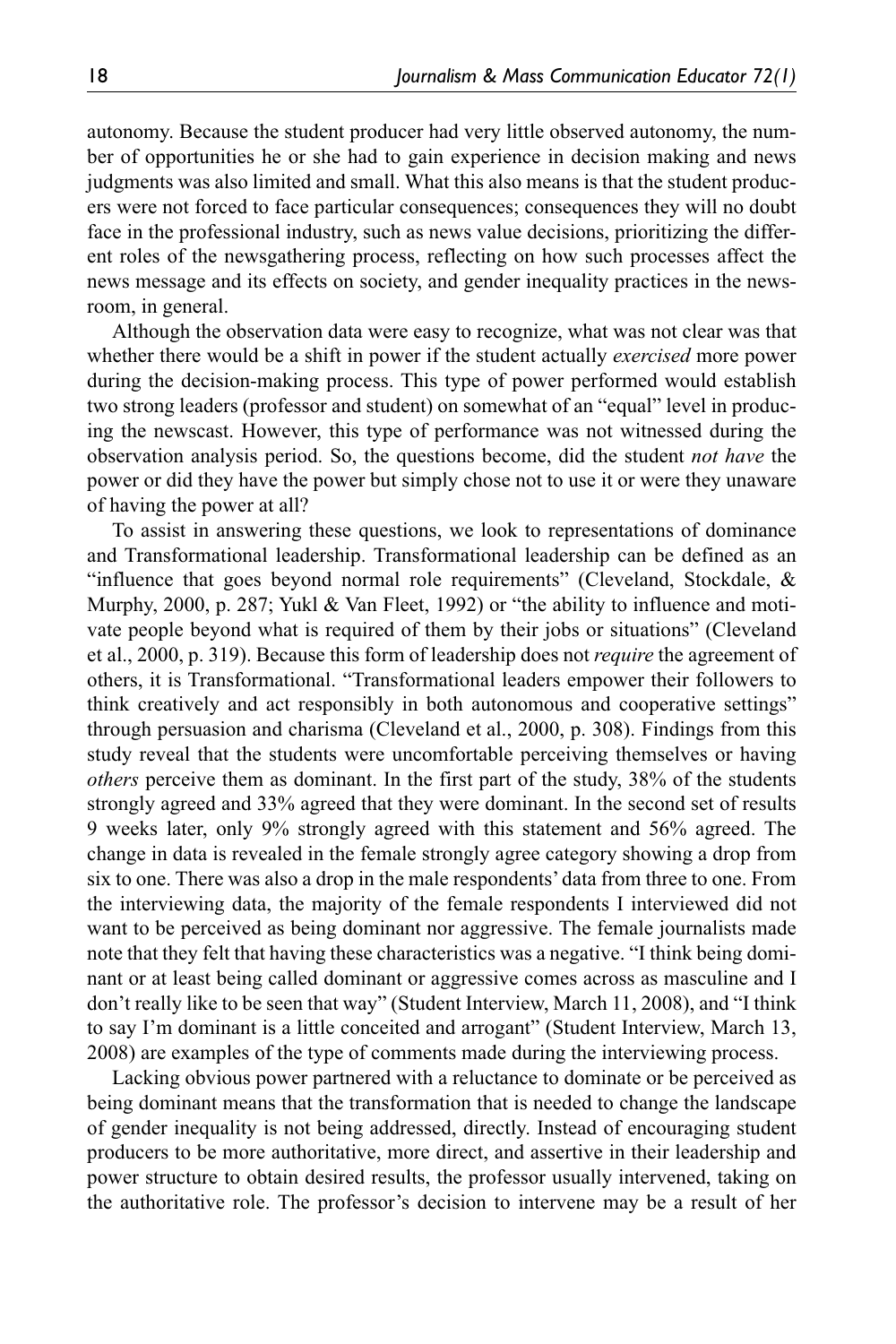instinctive managerial skills from professional experience in the newsroom: "I try and function as much as possible as if I were an executive producer in a real newsroom because I think they need that role and understand what it is" (Professor Interview, April 29, 2008). As an educator, the professor is also in a position to recognize that these instances of intervention are "teachable" moments or simply, dealing with the logistical nature that comes with producing a live newscast. "Sometimes I'm the task master . . . I have to stand up in the middle of the newsroom and say, hey folks, it's 15 minutes to air, move your butt! That's when I really go into executive producer mode" (Professor Interview, April 29, 2008). I submit, however, that because of the lack of power and autonomy in the construction of the position of student producer, the producer is placed in a more passive role, and the classmates expect this performance as well. It is how they are being socialized. If the student producers were allowed to take on more of an authoritative approach, he or she would have more opportunities to learn how to feel comfortable in a position of power and how to lead, even when they stand alone.

In general, the students did not display a level of comfort when it came to confronting or challenging each other about story ideas, the content of the newscast, or positions or responsibilities, which are all major aspects of practicing journalism. Although they voiced a strong opinion about what should be included in the newscast during the in-depth interviews, the students did not feel comfortable *performing* with the same intensity. Furthermore, because the students were allowed to remain in these nonconfrontational spaces, I would argue that they were also being indirectly and perhaps unintentionally *socialized* to conform to maintain these practices as a form of acceptance in a news structure full of their peers. Peer pressure and the need to belong are strong and should not be ignored.

# **Conclusion**

Because "journalism education does little in the analysis of power, this does a disservice to journalists by not equipping them with the tools needed to analyze their role in the media industries" (Macdonald, 2006, p. 756). In addition, attention paid to the practicing of gender will "produce insights into how inequalities are created in the workplace" (Martin, 2003, p 343). This study sought to address both, power and gender, within a socialization process found in a newsroom lab and how leadership development is affected. Combined, these factors make up the infrastructure that drives and maintains the organized media culture.

In addressing the general theoretical question this study sought to explore, although men and women tend to have similar leadership and personality attributes, how does professional socialization contribute to the effectiveness or ineffectiveness of female leadership development (**RQ1**), the results reveal that both, male and female student journalists, were more comfortable being nonconfrontational leaders and men were more comfortable delegating. It was also found that a Transactional style of leadership was preferred in this newsroom setting. Because this style of leadership existed among peers who have to interact with each other inside and outside of the newsroom lab, a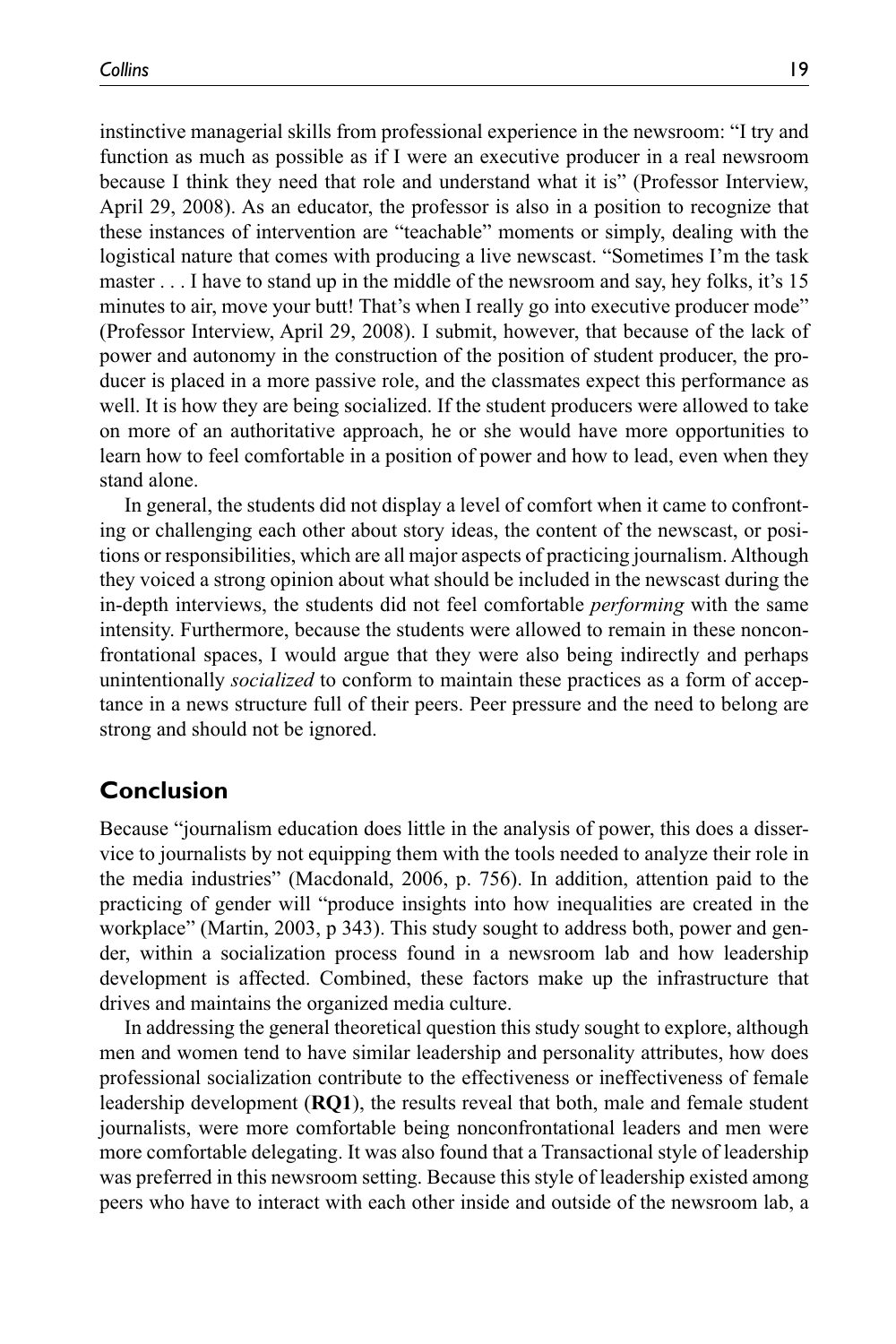codependent relationship developed that enabled and hindered further development of other styles of leadership, that is, Transformational. *None* of the students said that there was one, individual student who stood out as a definitive leader with autonomy. Most were comfortable with this assessment. In most instances, the students chose a Transactional style of leadership as a way of conforming. I use the word "chose" cautiously because some of the students stated that they really did not feel that they had a choice in their leadership style and felt pressured to use a Transactional style of leadership so they would not be ostracized. Using a Transformational style of leadership carried the possible threat and consequence of not only placing a student in the "outgroup" rather than the "in-group," the students feared that a rejection such as this could affect the production and quality aspects of the newsroom and the newscast.

Although students voiced strong opinions about what should be included in the newscast during the in-depth interviews, the students did not feel comfortable performing with that same intensity. When the students said that they *actually liked to lead*, their reasons related more to self-serving reasons such as getting the task completed *correctly*, the need to control, wanting to motivate others, and the desire to correct people. None of the responses related to news judgment issues like balance, fairness, or content such as the inclusion of more diversity in their product, a topic that some students felt strongly about. Using more of a Transactional style leadership also means that the end result of the students' leadership development enables the status quo to be maintained, indirectly and perhaps, subconsciously, in this particular milieu. Furthermore, this also means that sexist beliefs underlying some student's perceptions may continue to develop if not challenged, supporting previous findings from earlier research. "Typical female socialization does less to promote leadership ability in the workforce, involving instead only preparation for domestic roles as wife and mother or lower level traditional jobs in the workforce" (Denmark, 1993, p. 345).

When analyzing leadership development, attention must also be given to its relation to the inherent structure and organization of the newsroom lab, itself. This includes managerial execution, autonomy existence and distribution, *expected* decision making, and its relation to power. Although students exercised a clear line of communication and exchange, they did not appear to carry a clear sense of power or autonomy to *transform* movement, action, or content. This includes elements such as news story selection, rectifying solutions during disagreements, delegating responsibilities and accountability, and class participation. I propose that the omission of such performance was due to the obvious power and autonomy exercised and held by the professor. However, I draw this conclusion with some caution because it was not clear whether or not the students had the power and autonomy to transform and simply chose not to engage, or whether, because of the operating pecking order and hierarchal infrastructure, representations of power merely existed only in theory. Another reason for the absence of representations of "real" power may point to what is inherited within an academic learning environment such as a college newsroom lab. Ultimately, it is the professor's responsibility to guard against liability and slander of its news program and content. This makes it understandable as to why a professor may want to have full autonomy in this type of setting. However, I would still argue that there is room for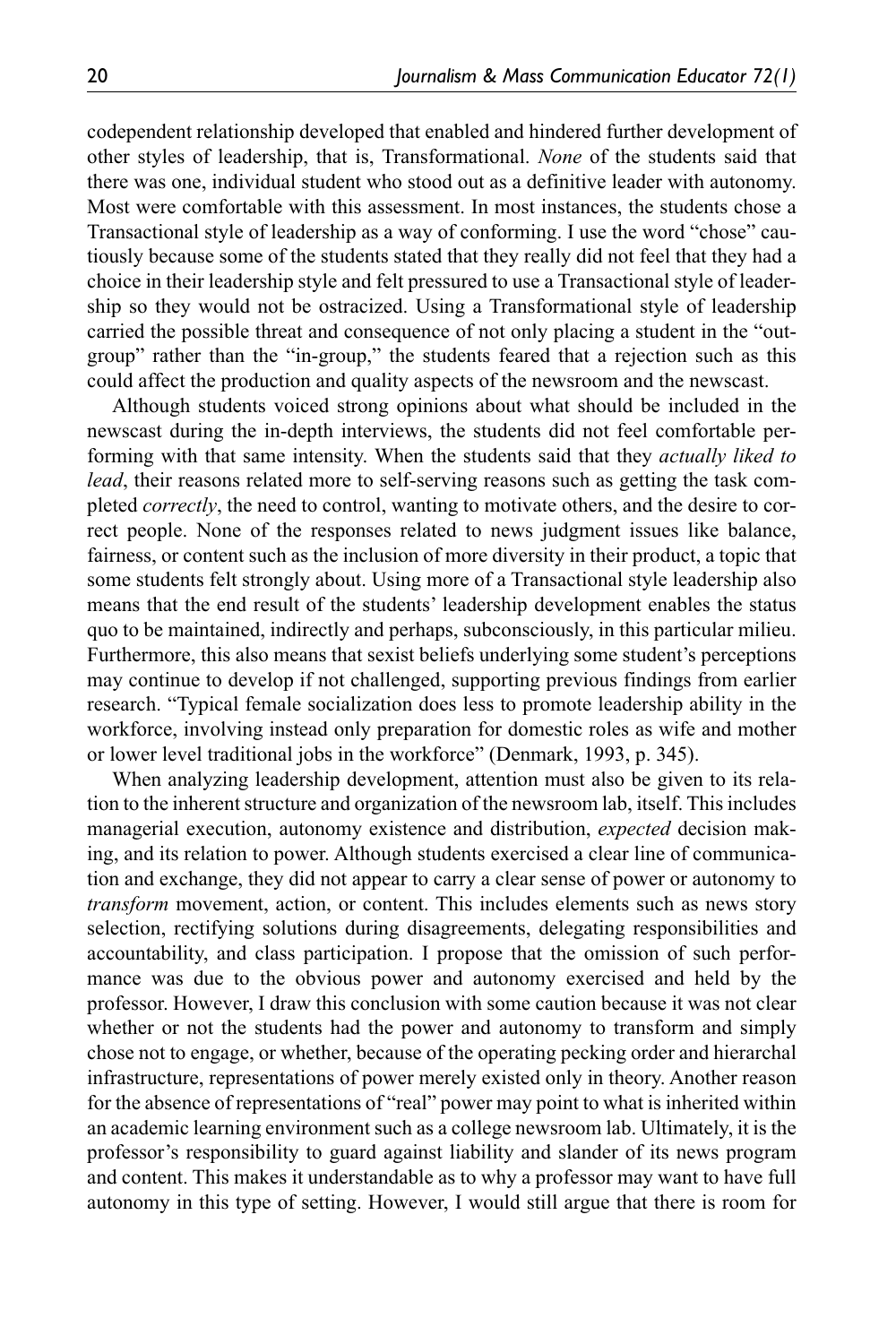students to learn to exercise their Transformational voice with proper guidance and monitoring. Before this can happen, students, especially females, must be encouraged to lead in transformational ways. As students become more effective and proficient in using this voice, their judgment will improve and the professors' confidence, as well as their own self-confidence and confidence from their peers, will follow.

If we analyze the findings of this study by the numbers, female students outnumbered male students three to one in this study. From one perspective, drawing conclusions with such a disparity can be challenging. However, the data of this study are still valid due to the fact that the demographic makeup of this milieu mirrors today's newsrooms and labs across campuses nationwide. Although female students make up the majority of journalism and mass communication majors (66% from the annual survey out of the Grady College of J&MC at the University of Georgia), this show of representation is not found in major leadership positions in the professional industry. Women make up less than half of the numbers of newspaper supervisors (35%), TV news directors (31%), radio news directors (23%), and broadcast general managers (18%; Papper, 2014). Globally, men make up 73% of the top management positions in news media (IWMF, 2014). This troubling trend has resulted in a call to both, women and men, to make a conscious and concerted effort to investigate the reasons and the solutions: the "why" and "what to do next" elements. This trend is gaining speed. So, although the numbers may be imbalanced along the lines of gender representation in this study, the quantifiable elements and qualitative findings may offer valuable opportunities to study possible evidence tied to this disturbing phenomenon *before* it occurs. In the future, when we look at the dismal numbers of women in Transformational leadership positions in the professional industry, we should also review our curriculum as well as our own pedagogical approach that addresses this problem of inequality. If we want young aspiring female journalism students to be prepared to lead in Transformational ways and if we want males *and* females, both, to be prepared to interact, professionally, with this form of leadership, then we must encourage and support Transformational leadership style training as well as Transactional in our college newsrooms and labs.

I posit, a newsroom powered predominantly by Transactional Leadership does more to *maintain* rather than challenge the inequities. My hope is that the findings of this study will not only extend the literature on newsroom cultures and leadership issues but also assist professors in their pedagogical approach to addressing such inequities as a measure of prevention. If journalism students were encouraged and socialized to challenge one another, the newsgathering processes, news judgments and decisions, partnered with partial autonomy, then individual leadership would develop more effectively, freely, and in Transformational ways. Being unafraid to lead, even if leading solo, may increase self-confidence among students and their peers within a college newsroom. Phillips (1991) argued that this type of training should be conducted in classrooms that serve as newsrooms so the consequences do not constitute losing a job. Losing one's job was not a viable threat for these students because the professor's assessment only involved a grading system of consequences. If we want real change in the professional industry and we truly want to prepare our students for the future that awaits them, perhaps, future studies may find that applying the real threat of losing a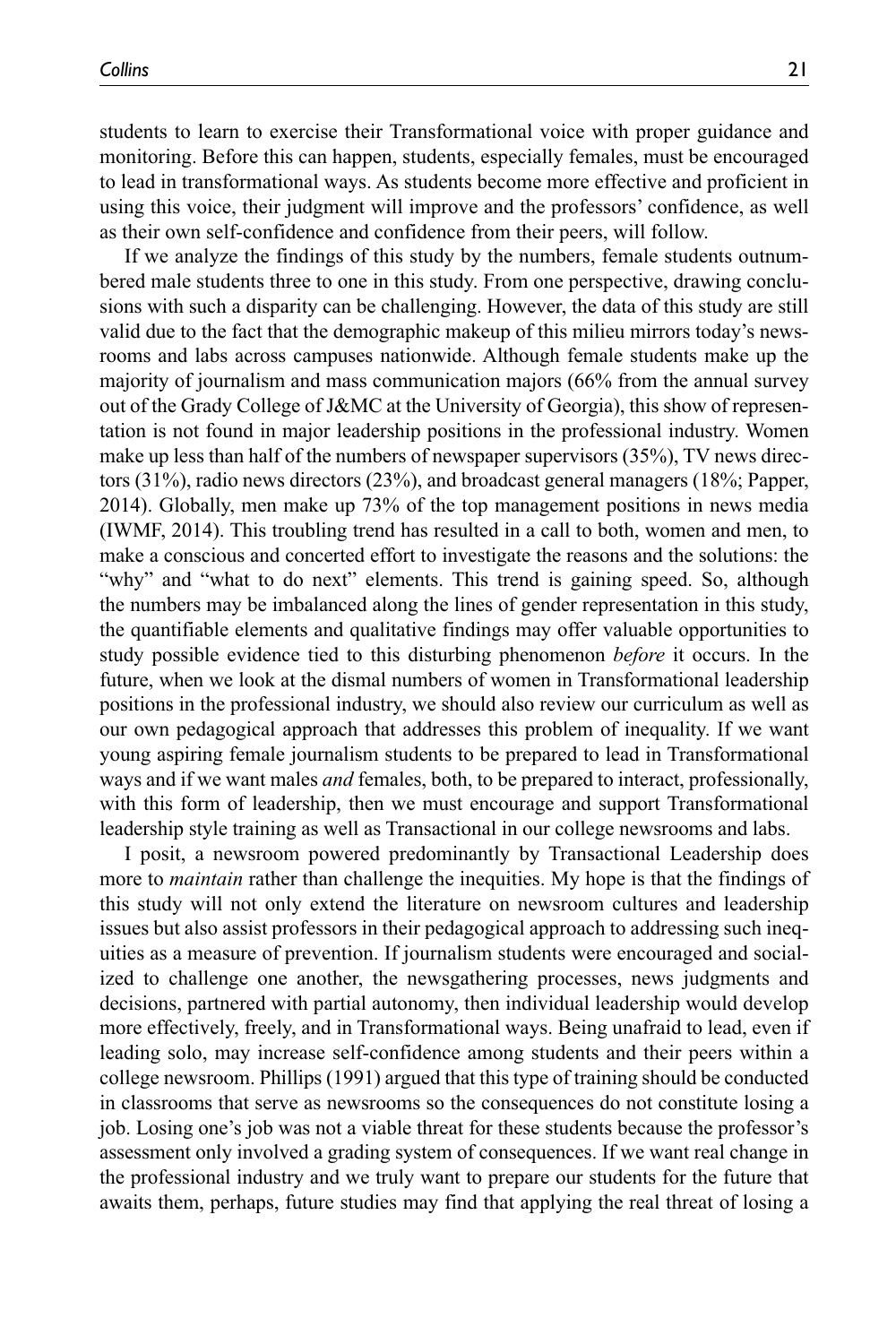position may be the catalyst needed in a college news labs. Bringing real-life consequences to real-life scenarios forces students to make real choices led by solid news judgment and values rather than peer acceptance. It is a process of real preparation for the real world that needs real change. It is an exciting opportunity.

### **Declaration of Conflicting Interests**

The author(s) declared no potential conflicts of interest with respect to the research, authorship, and/or publication of this article.

### **Funding**

The author(s) received no financial support for the research, authorship, and/or publication of this article.

### **References**

- Acker, J. (1992). Gendered institutions: From sex roles to gendered institutions. *Contemporary Sociology*, *21*, 565-569.
- Bell, E., & Blaeuer, D. (2006). Performing gender and interpersonal communication research. In J. L. Wood & B. Dow (Eds.), *The gender and communication handbook* (pp. 9-23). Thousand Oaks, CA: SAGE.
- Blumer, H. (1969). *Symbolic interactionism: Perspective and method*. Englewood Cliffs, NJ: Prentice Hall.
- Bourdieu, P. (1984). *Distinction: A social critique of the judgment of taste*. London, England: Routledge & Kegan Paul.
- Bourdieu, P. (1990). *In other words: Essays towards a reflexive sociology*. Stanford, CA: Stanford University Press.
- Bourdieu, P. (1991). *Language and symbolic power*. Cambridge, MA: Harvard University Press.
- Charon, J. (2004). *Symbolic interactionism: An introduction, an interpretation, an integration* (8th Edition). Upper Saddle River, NJ: Pearson Prentice Hall.
- Cleveland, J., Stockdale, M., & Murphy, K. (2000). *Women and men in organizations: Sex and gender issues at work*. Mahwah, NJ: Lawrence Erlbaum.
- De Bruin, D., & Ross, K. (2004). *Gender and newsroom cultures: Identities at work*. Cresskill, NJ: Hampton Press
- Denmark, F. (1993). Women, leadership, and empowerment. *Psychology of Women Quarterly*, *17*, 343-356.
- Eagly, A., & Johannesen-Schmidt, M. (2001). The leadership styles of women and men. *Social Issues*, *57*, 781-797.
- Gerber, R. (2005). Why can't women be leaders too? An expert on leadership reveals what leadership is and what keeps women from achieving it. *The Gallup Management Journal*. Available from <http://gmj.gallup.com>
- Gerber, R. (2006). *Why can't women be leaders too?* Available from gmj.gallup.com
- Glasser, S. (2014). Susan Glasser and Jill Abramson on female newsroom leadership. *NiemanReports*. Retrieved from [http://niemanreports.org/articles/susan-glasser-and-jill](http://niemanreports.org/articles/susan-glasser-and-jill-abramson-on-female-newsroom-leadership/)[abramson-on-female-newsroom-leadership/](http://niemanreports.org/articles/susan-glasser-and-jill-abramson-on-female-newsroom-leadership/)
- Griffin, A. (2014). *NiemanReports: Where are the women in leadership at news organizations?* Retrieved from [http://www.niemanlab.org/2014/09/from-nieman-reports-where-are-the](http://www.niemanlab.org/2014/09/from-nieman-reports-where-are-the-women-in-leadership-at-news-organizations/)[women-in-leadership-at-news-organizations/](http://www.niemanlab.org/2014/09/from-nieman-reports-where-are-the-women-in-leadership-at-news-organizations/)